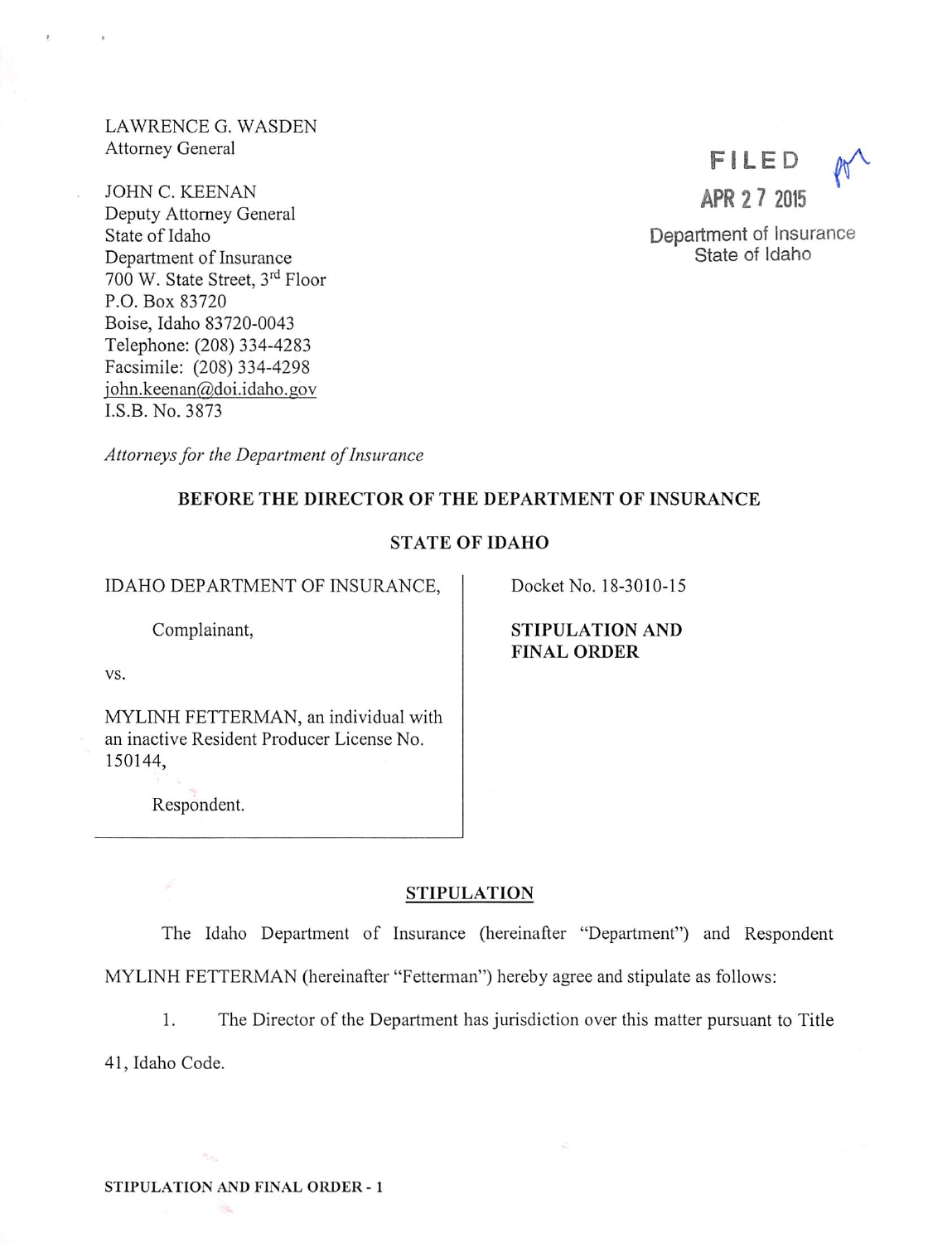2. On February 5, 2015, the Department filed and served a Verified Complaint and Notice of Right to Hearing (hereinafter "Verified Complaint") on Fetterman.

3. On or about February 10,2015, attorney Raymond Schild contacted John Keenan, Deputy Attorney General, notifying him of his representation of Fetterman and of his client's intent to defend and to settle the matter before hearing.

4. The Department alleged in the Verified Complaint that Fetterman violated Idaho Code § 41-1016(1)(h) when Fetterman submitted to an insurance company sixteen (16) separate insurance policy applications without the named insured's consent and that, in doing so, Fetterman used "fraudulent, coercive or dishonest practices, or demonstrat[ed] incompetence, untrustworthiness or financial irresponsibility, or [was] a source of injury and loss to the public or others, in the conduct of business in this state or elsewhere."

5. The Department alleged in the Verified Complaint that Fetterman violated Idaho Code  $\S$  41-1016(1)(h) when Fetterman set up eleven (11) policies to automatically withdraw funds from the named insured's bank account via electronic draft without the named insured's knowledge or permission and that, in doing so, Fetterman used "fraudulent, coercive or dishonest practices, or demonstrat[ed] incompetence, untrustworthiness or financial irresponsibility, or [was] a source of injury and loss to the public or others, in the conduct of business in this state or elsewhere."

6. The Department alleged in the Verified Complaint that Fetterman violated Idaho Code § 41-1016(1)(e) when Fetterman took two insurance applications and wrongfully withheld key material information from the insurance company and that, in doing so, Fetterman misrepresented material facts in an application and/or insurance transaction.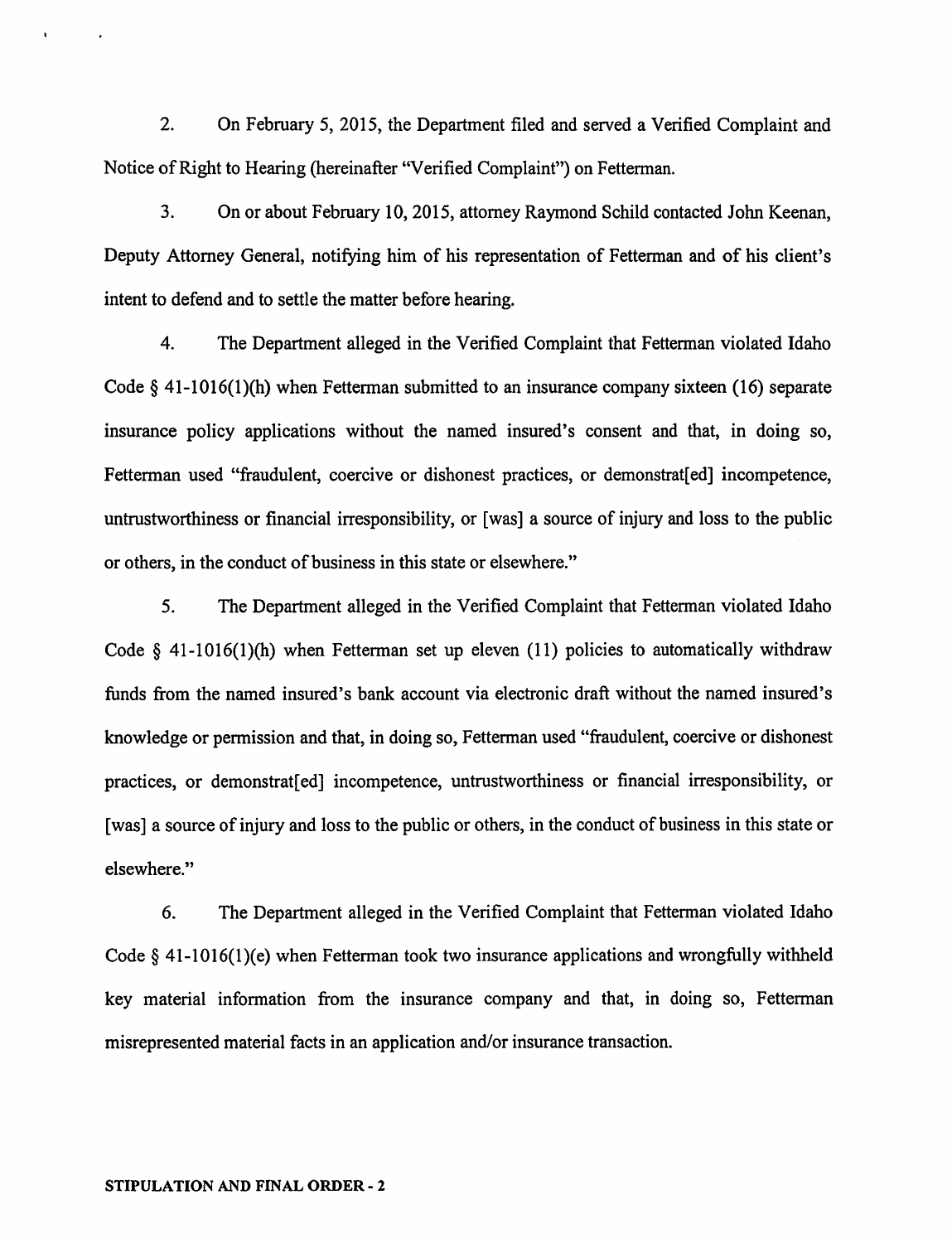7. The Department also alleged in the Verified Complaint that Fetterman violated Idaho Code  $\S$  41-1016(1)(j) when Fetterman forged the signatures of named insureds on seven (7) separate applications for insurance coverage.

8. In consideration of the foregoing recitals, the Department and Fetterman agree:

a. That Fetterman admits to the violations as alleged in the Verified Complaint.

b. That the Director of the Department may enter the Final Order attached hereto, which provides as follows:

(i) That the Stipulation be adopted in full and incorporated into the Final Order;

(ii) That Fetterman's Idaho Resident Insurance Producer License No. 150144 be permanently revoked;

(iii) That an administrative penalty be imposed against Fetterman in the amount ofTwenty-Five Thousand Dollars (\$25,000.00);

(iv) That all of the administrative penalty except for Three Thousand Dollars (\$3,000.00) shall be suspended;

(v) That the total sum not suspended in the amount of Three Thousand Dollars (\$3,000.00) shall be due and payable upon execution of this Stipulation;

(iv) That, in the event Fetterman in the future submits an application for an Idaho insurance license to the Idaho Department of Insurance, the total suspended amount of Twenty-Two Thousand Dollars (\$22,000.00) shall be immediately due and payable; and,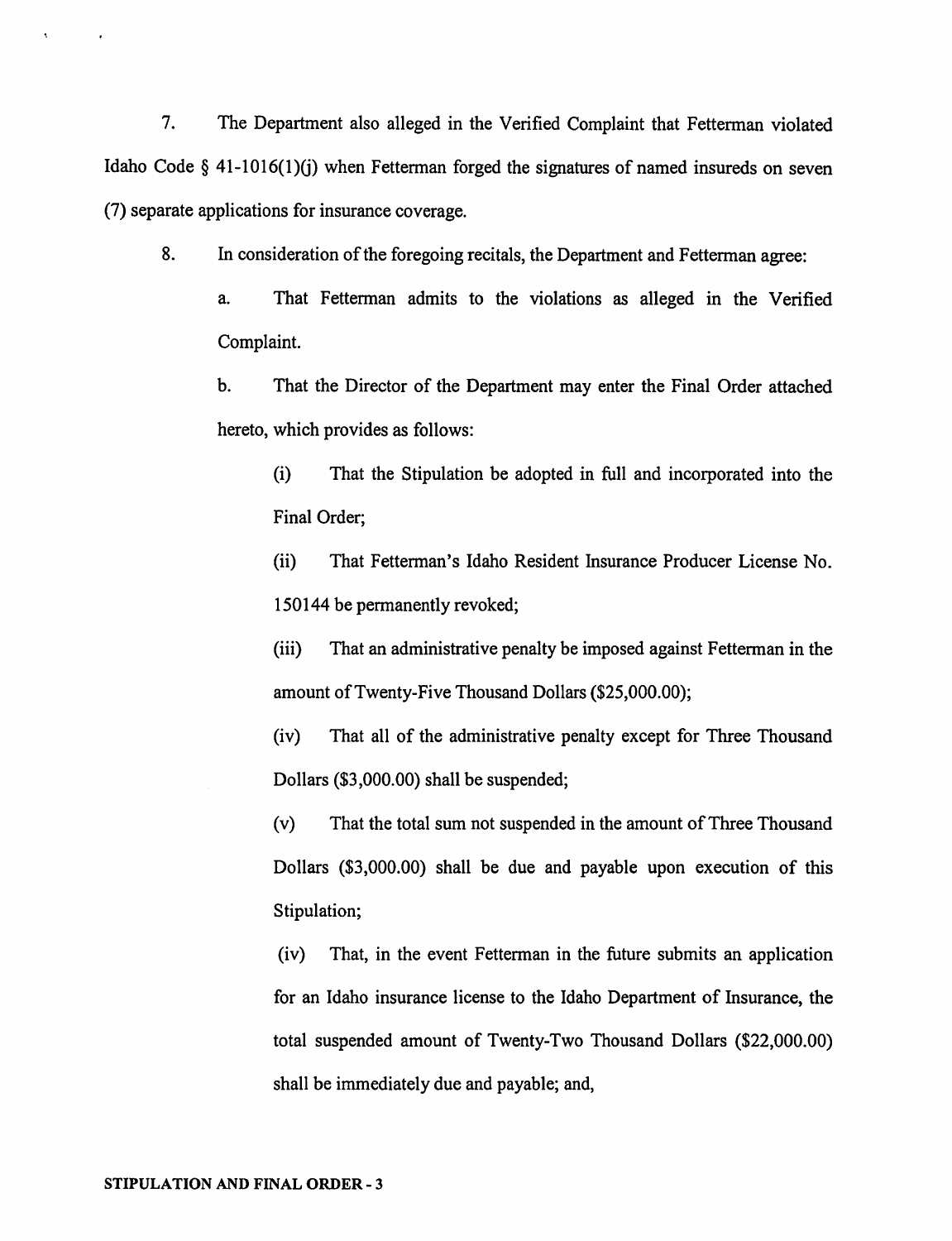(vii) Before the Department shall consider any such application from Fetterman, the balance of the administrative penalty in the amount of Twenty-Two Thousand Dollars (\$22,000.00) shall be paid in full.

9. The terms of this Stipulation are appropriate and proper under the circumstances referenced herein; and the parties hereto have entered into this Stipulation knowingly, voluntarily, and with full knowledge of any rights they may be waiving thereby.

10. Before executing this Stipulation, Fetterman has had the opportunity to review this Stipulation with her attorney and to seek appropriate advice and counsel relating to this Stipulation and Final Order.

11. The parties hereto waive their right to notice and hearing at which they may be represented by counsel, present evidence, and examine witnesses. The parties hereto further waive their right of reconsideration, appeal, and other rights as set forth in title 67, chapter 52, Idaho Code, including the right to submit this matter for review by a court of competent jurisdiction.

12. The parties hereto have reviewed the proposed Final Order and agree as to its form and that said Final Order may be submitted to the Director of the Department for his review and signature.

IT IS SO AGREED. DATED THIS  $95^{\degree}$  day of April, 2015.

RESPONDENT

By:

MYLINH FETTERMAN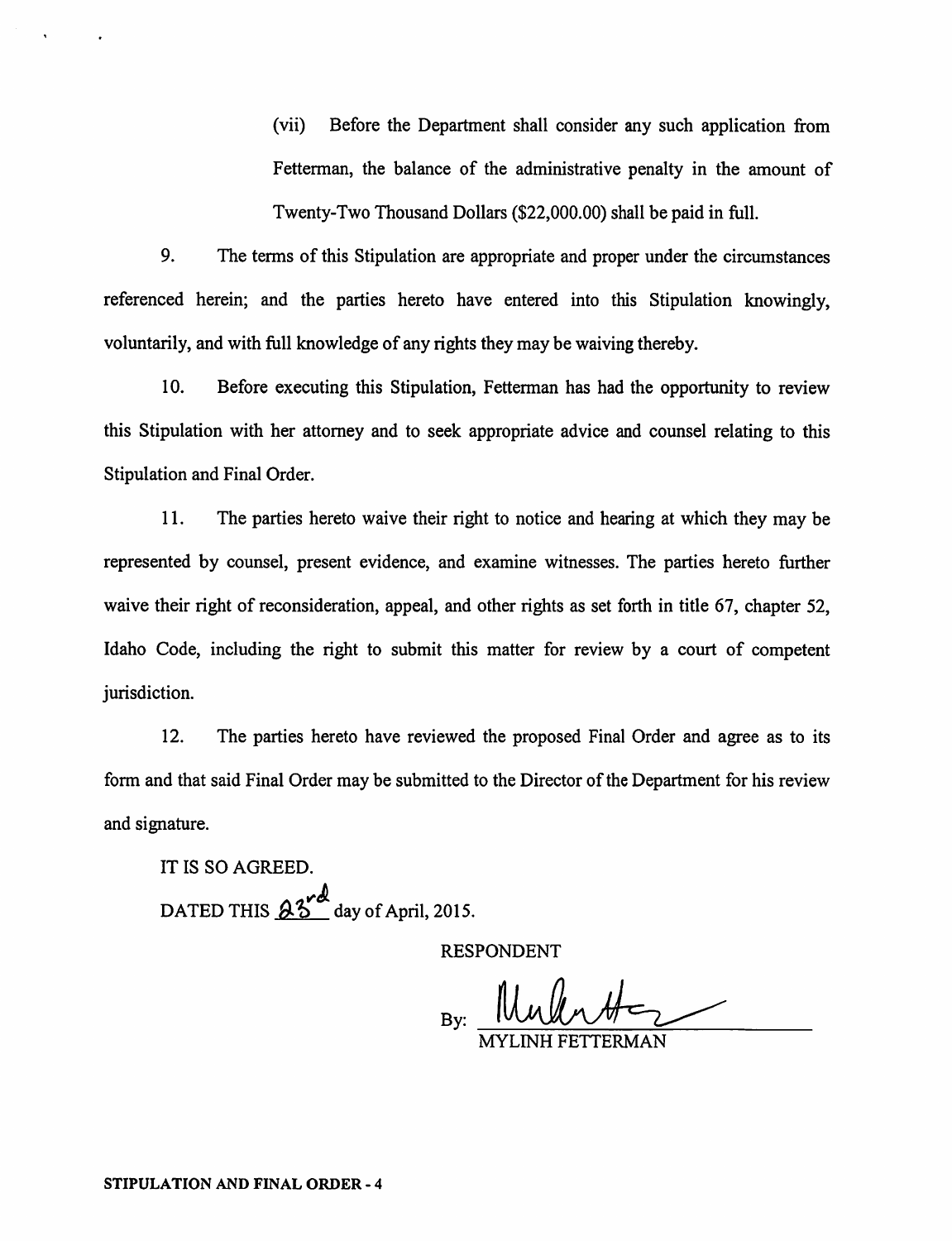STATE OF IDAHO ) County of  $\mathcal{H}_{d}$  iss.

On this  $23'$  day of April, 2015, before me, the undersigned Notary Public, personally appeared MYLINH FETTERMAN, proved to me on the basis of satisfactory evidence to be the person whose name is subscribed to the within instrument, and acknowledged to me that she executed the same.

IN WITNESS WHEREOF, 1 have hereunto set my hand and affixed my official seal the day and year in this certificate first above written.



Notary Public

Residing at  $Bole$ , I My commission expires  $\sqrt{9722}$  |9

STIPULATION AND FINAL ORDER, APPROVED AS TO FORM:

Raymond D. Sehild, Esq. Attorney for Mylinh Fetterman

By;

STIPULATION AND FINAL ORDER - 5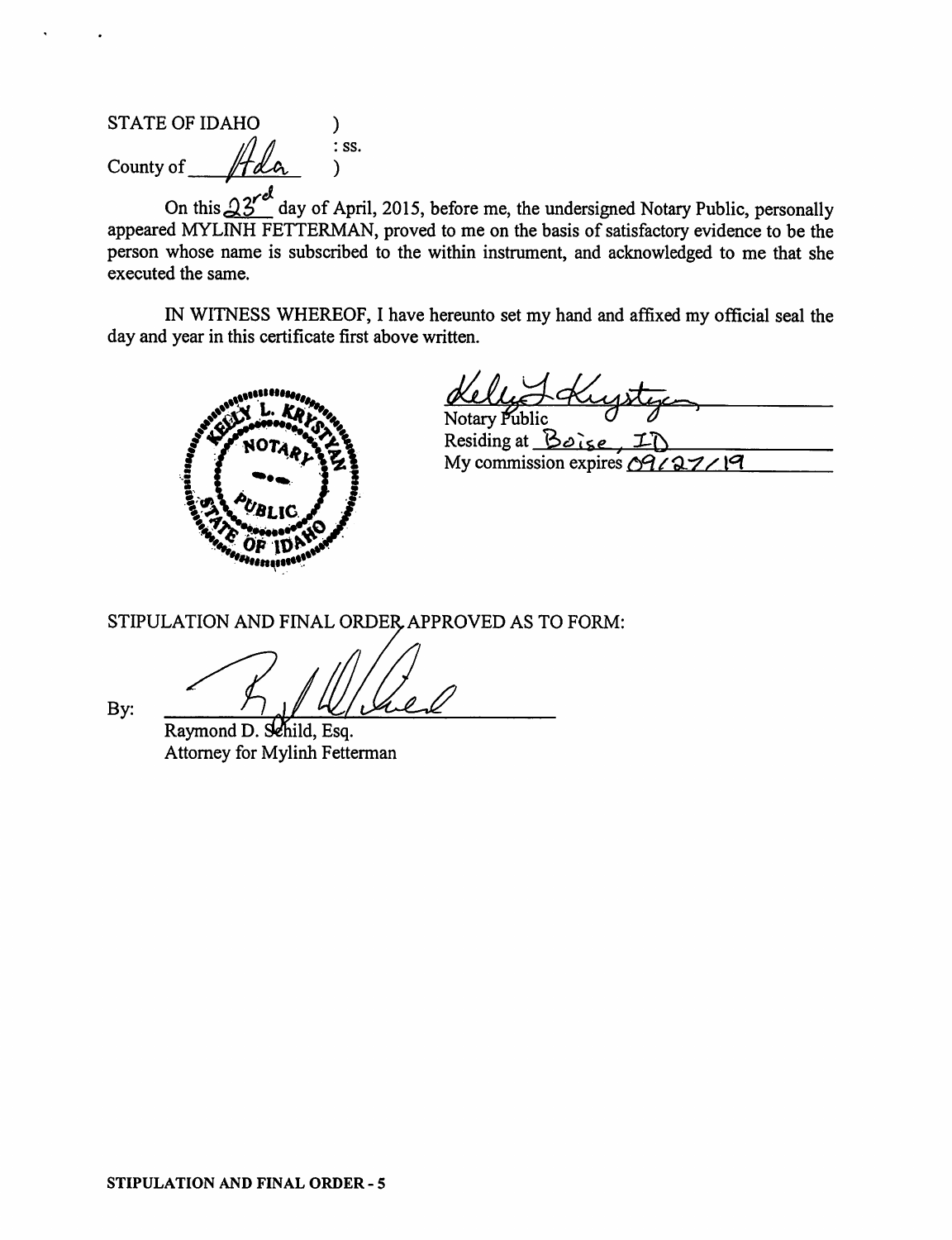IT IS SO AGREED. DATED THIS  $\frac{24}{\sqrt{2}}$  day of April, 2015.

> STATE OF IDAHO DEPARTMENT OF INSURANCE

har By: GINA MCBRIDE

Bureau Chief, Consumer Services Bureau

STATE OF IDAHO  $\mathcal{E}$ : ss. County of Ada )

On this  $\mathbb{Z}^{\mathbb{Z}}$  day of April, 2015, before me, the undersigned Notary Public, personally appeared GINA McBRIDE, proved to me on the basis of satisfactory evidence to be the person whose name is subscribed to the within instrument, and acknowledged to me that she executed the same.

IN WITNESS WHEREOF, I have hereunto set my hand and affixed my official seal the day and year in this certificate first abong written.

**WINNING**  $\frac{N}{N}$   $\frac{N}{N}$  Public of Idaho  $\gamma$  Ny commission expires  $\beta$ O CCT LO *MARKONTHON* 

STIPULATION AND FINAL ORDER APPROVED AS TO FORM:

By:

John C. Keenan Deputy Attorney General Attomeys for Idaho Department of Insurance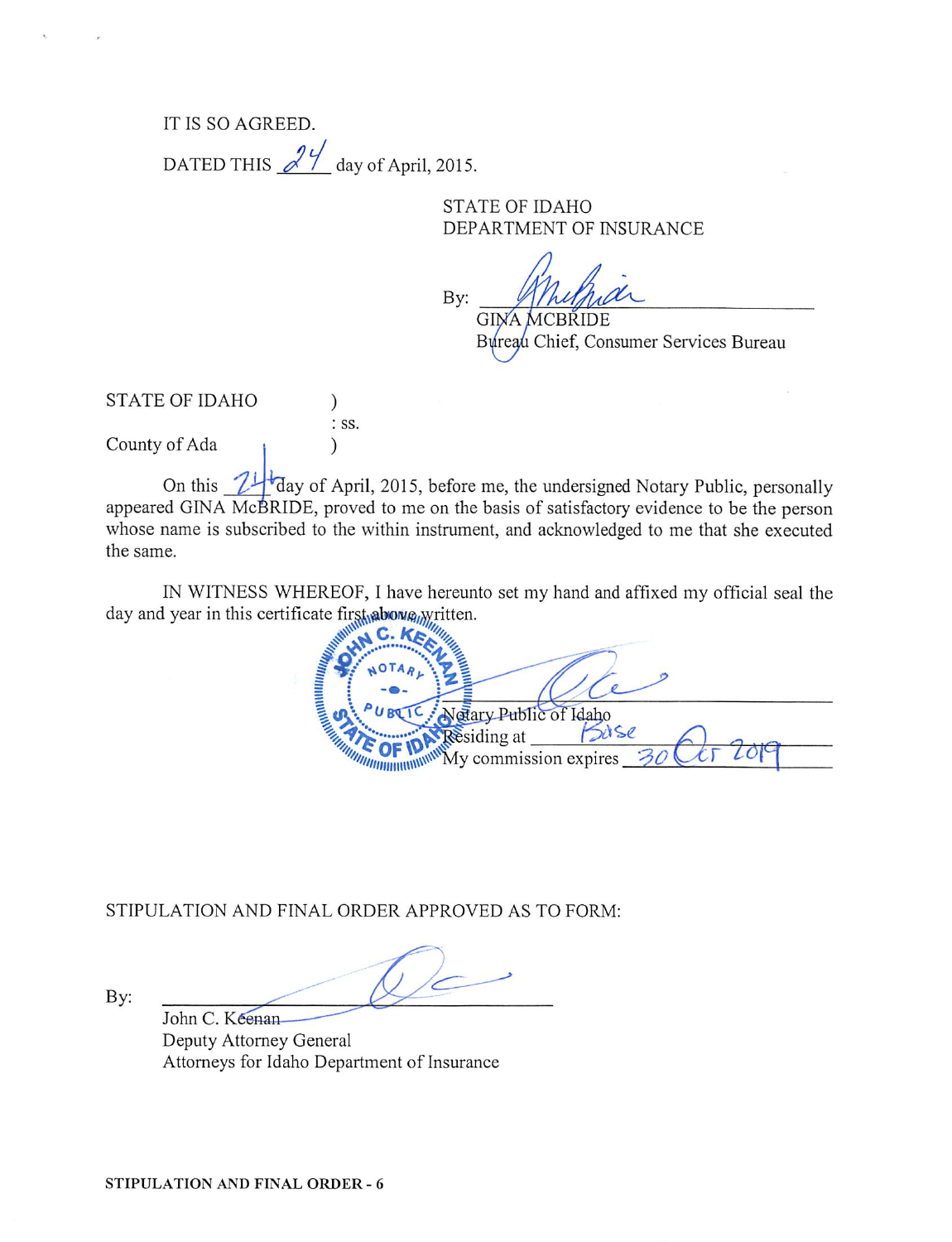#### FINAL ORDER

The parties hereto, namely the Idaho Department of Insurance and MYLINH FETTERMAN, having entered into the foregoing Stipulation, and the form of the order having been approved, the Director, having reviewed the same, does hereby find that there is a factual basis for entry of a Final Order herein and does hereby conclude that MYLINH FETTERMAN did violate title 41, Idaho Code, as stated in the Stipulation.

NOW, THEREFORE, based on the foregoing and in consideration of the premises,

IT IS HEREBY ORDERED that the foregoing Stipulation is approved and is incorporated herein as if set forth in full and made a part hereof;

IT IS FURTHER ORDERED that Idaho Resident Insurance Producer License No. 150144 issued to MYLINH FETTERMAN is hereby REVOKED permanently;

IT IS FURTHER ORDERED that an administrative penalty in the amount of Twenty-Five Thousand Dollars (\$25,000.00) is hereby imposed on MYLINH FETTERMAN;

IT IS FURTHER ORDERED that Twenty-Two Thousand Dollars (\$22,000.00) of said administrative penalty is suspended;

IT IS FURTHER ORDERED that the total sum ofThree Thousand Dollars (\$3,000.00) is immediately due and payable;

IT IS FURTHER ORDERED that if at any time in the future MYLINH FETTERMAN submits an application for an Idaho insurance license to the Idaho Department of Insurance, the suspended sum of Twenty-Two Thousand (\$22,000.00) shall be immediately due and payable; and,

IT IS FURTHER ORDERED that the Idaho Department of Insurance shall not consider any application from MYLINH FETTERMAN for an Idaho insurance license until such time that the total administrative penalty has been paid in full.

## STIPULATION AND FINAL ORDER - 7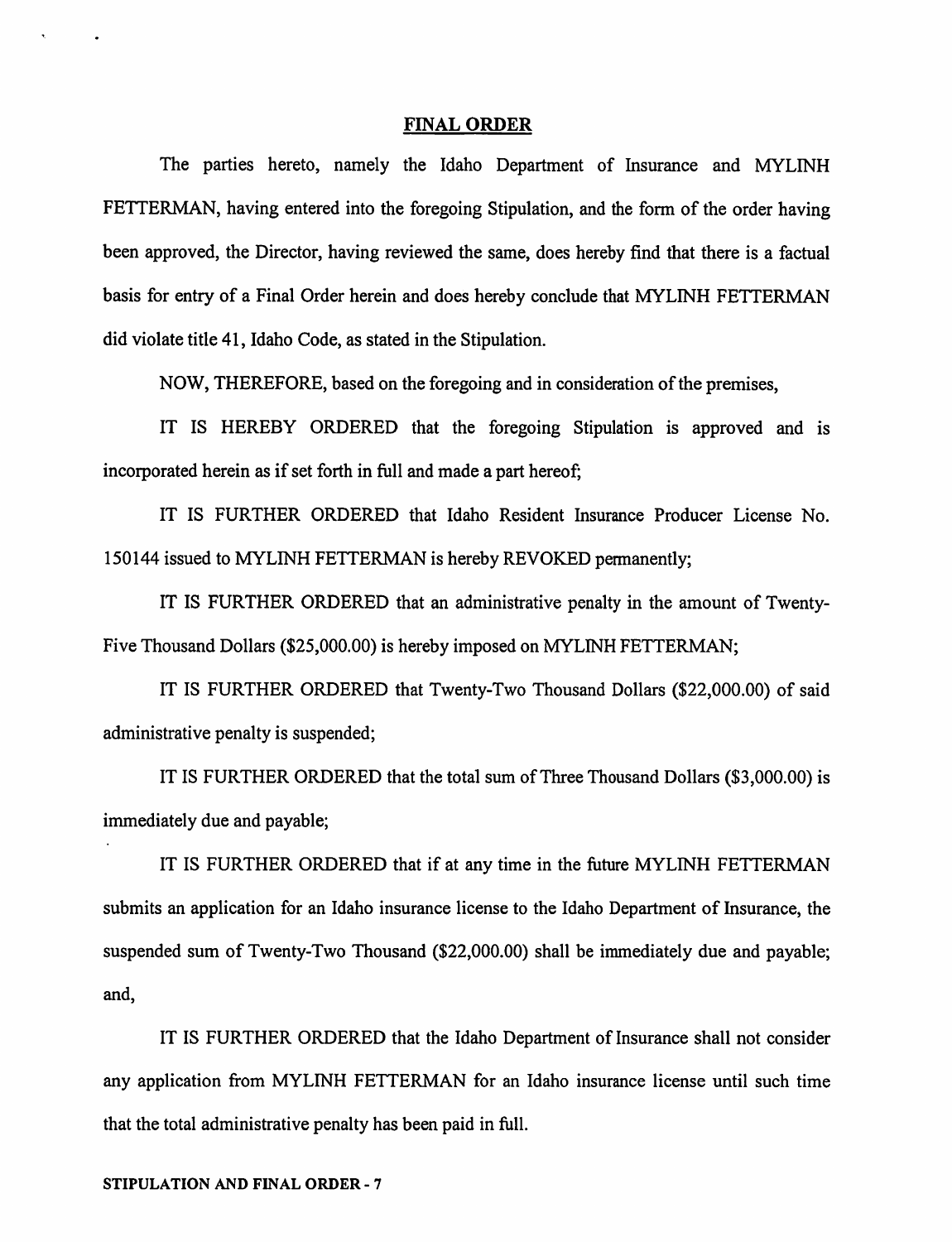IT IS SO ORDERED. DATED THIS  $\frac{27}{4}$  day of April, 2015.

> STATE OF IDAHO DEPARTMENT OF INSURANCE

By THOMAS A. DONOVAN

Acting Director

# NOTIFICATION REGARDING REPORTABLE PROCEEDINGS

This is considered a reportable administrative proceeding. As such, it is a public record and is public information that may be disclosed to other states and reported to companies of which you are actively appointed. This information will be reported to the National Association of Insurance Commissioners (NAIC) and will appear in the Idaho Department of Insurance's online searchable database. Be aware that this proceeding must be disclosed on any license application and must be reported to any and all states in which you hold an insurance license.